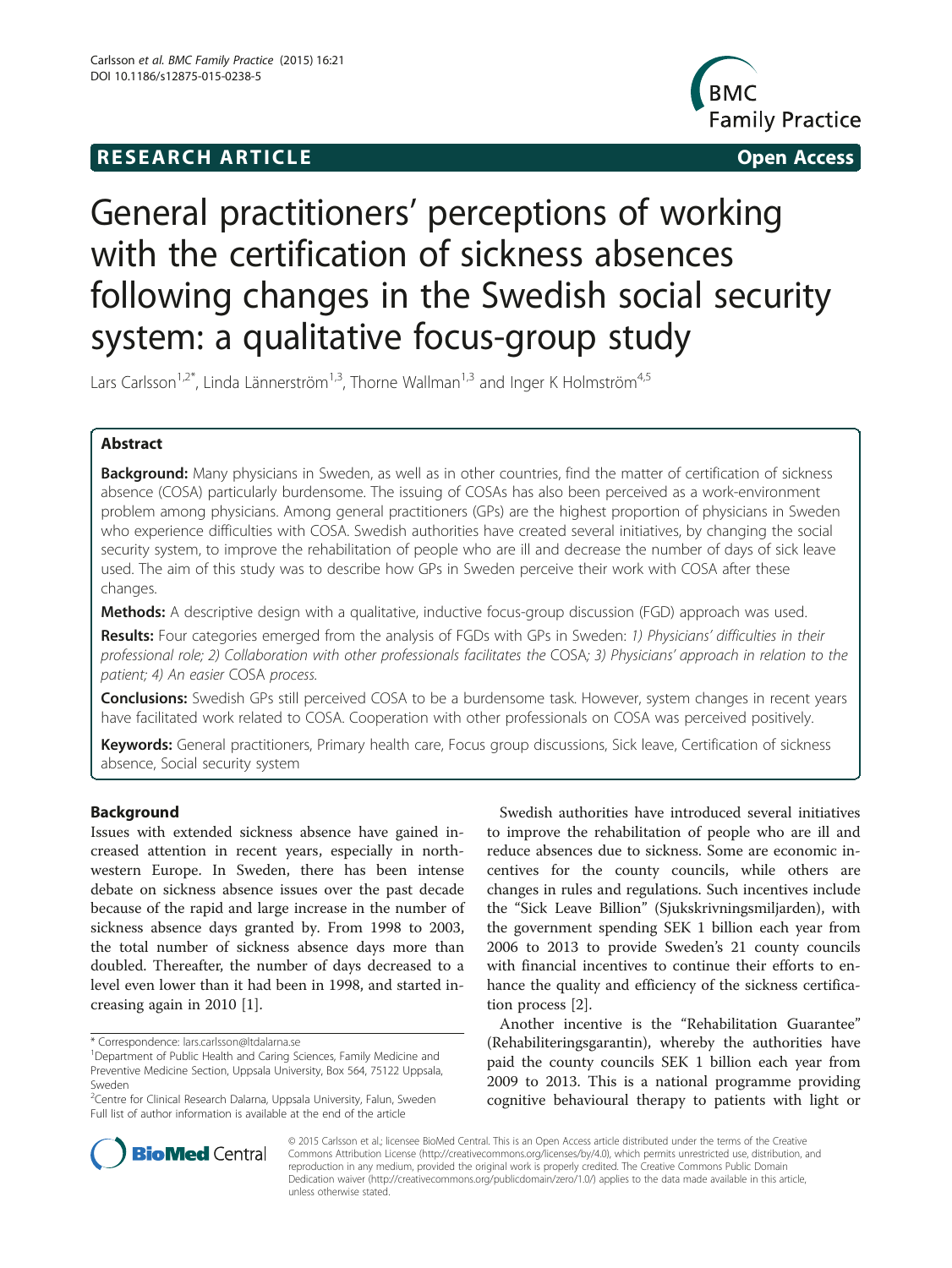moderate mental and behavioural disorders, and multimodal rehabilitation for those with musculoskeletalrelated pain in the back, neck and shoulders. The programme was introduced in 2008, with the purpose of preventing sickness absence and increasing the rate of return to work among patients with these diagnoses [\[3](#page-6-0)]. The county councils have been encouraged through economic incentives from the "Rehabilitation Guarantee" to set up rehabilitation teams with a coordinator at primary health care centres. Most often, the rehabilitation coordinator has been a physiotherapist, psychotherapist or occupational therapist. Some rehabilitation coordinators have taken on a more prominent role by leading the rehabilitation work, whereas elsewhere, the task is left to the treating physician. The teams usually consist of all four professions and are co-located at the primary health care centre.

An amendment to the 2008 legislation called the "Rehabilitation Chain" (Rehabiliteringskedjan) dictates that work ability should be assessed in relation to the patient's regular work tasks within the first 90 days of sick leave. For Days 91–180, work ability is assessed in comparison with other work tasks at the patient's workplace. From Day 181, work ability is assessed in comparison to other normally occurring tasks within the entire labour market [[4](#page-6-0)].

As an aid to physicians, in 2007, "Guidelines for Sick Leave" (Försäkringsmedicinskt beslutsstöd) were introduced by the Swedish National Board of Health and Welfare, offering advice regarding reasonable sick-leave time for specific diagnoses [\[5](#page-6-0)]. The aim was to make COSA consistent and coherent, and to achieve a legally secure COSA process.

The Swedish Social Insurance Agency has, in recent years, also become stricter in its assessment of the sickness absence note. To be approved, the sick note must be completed fully in accordance with the "DFA Chain" (DFA-kedjan), which means that diagnosis, functional impairment and activity limitation should be logically linked for the sickness absenteeism to be approved [\[6](#page-6-0)].

COSA issues are common not only in family medicine, but also in orthopaedics, rehabilitation, oncology, occupational health and psychiatry [[7\]](#page-6-0). Several reports state that COSA issues are perceived as problematic among physicians [\[7,8](#page-6-0)]. GPs in Sweden, as well as in other countries, experience extensive problems associated with COSA assignment, according to several studies [[9-16](#page-6-0)]. Norwegian GPs, for example, consider issuing COSA for patients with composite health complaints to be challenging and burdensome [[17](#page-6-0)]. Furthermore, new COSA standards focusing on functional assessment caused conceptual and practical problems among GPs in Norway [[18\]](#page-6-0). Physicians at primary health care centres in Sweden experience barriers to good COSA practices, both within

the health care system and outside among other stakeholders who are involved in the rehabilitation of patients [[19\]](#page-6-0). Among GPs are the highest proportion of physicians in Sweden who experience difficulties with COSA [[7,8,20\]](#page-6-0). Issuing COSA has also been perceived as a work-environment problem among physicians in Sweden and other countries [\[8,12,21](#page-6-0)-[25](#page-7-0)].

Hence, a large proportion of physicians find COSA particularly burdensome. Many changes have been made in Swedish COSA regulation and practice in recent years. The aim of this study was to describe how GPs in Sweden perceive their work with COSA following these changes.

## Methods

#### Design

A descriptive design with a qualitative, inductive focusgroup discussion (FGD) approach was chosen.

#### Sample and setting

Participants were selected strategically from different parts of Sweden using our professional network of GPs, with the goal of obtaining wide variation. The informants were enrolled from rural areas and cities with different population sizes and with varying professional experience and gender. The goal was to achieve "maximum variation in sampling" [[26\]](#page-7-0). The informants received verbal and written information before being asked to sign the informed consent and answer written demographic questions about age, gender, work experience and their own sick-leave experiences.

A total of five FGDs comprising 22 GPs were conducted (Table [1](#page-2-0)). All FGDs were conducted in Swedish, and the analysis was also conducted in Swedish by the authors, who are native speakers of Swedish. After analysis, the quotes were translated into English by the authors and checked by a native English-speaking translator.

The data gathered from the FGDs were considered to be sufficient to achieve saturation when similar descriptions of the experience of COSA assignment recurred in different FGDs.

The focus groups had three to seven participants each, and a total of ten participants (45%) were women. Their ages varied between 30 and 63 years, with an average age of 45 years. The informants' experience of working as a GP ranged from 1 to 32 years, with an average tenure of 9 years. Twelve GPs worked full-time, and the others worked part-time. On average, they worked 76.5% of a full-time load. Six of the GPs had taken sick leave for more than 7 days. Three were especially engaged in sickness absence issues. The majority of the GPs were public employees, but one FGD consisted of four private GPs. One group consisted of physicians in training to become specialists in family medicine; the rest of the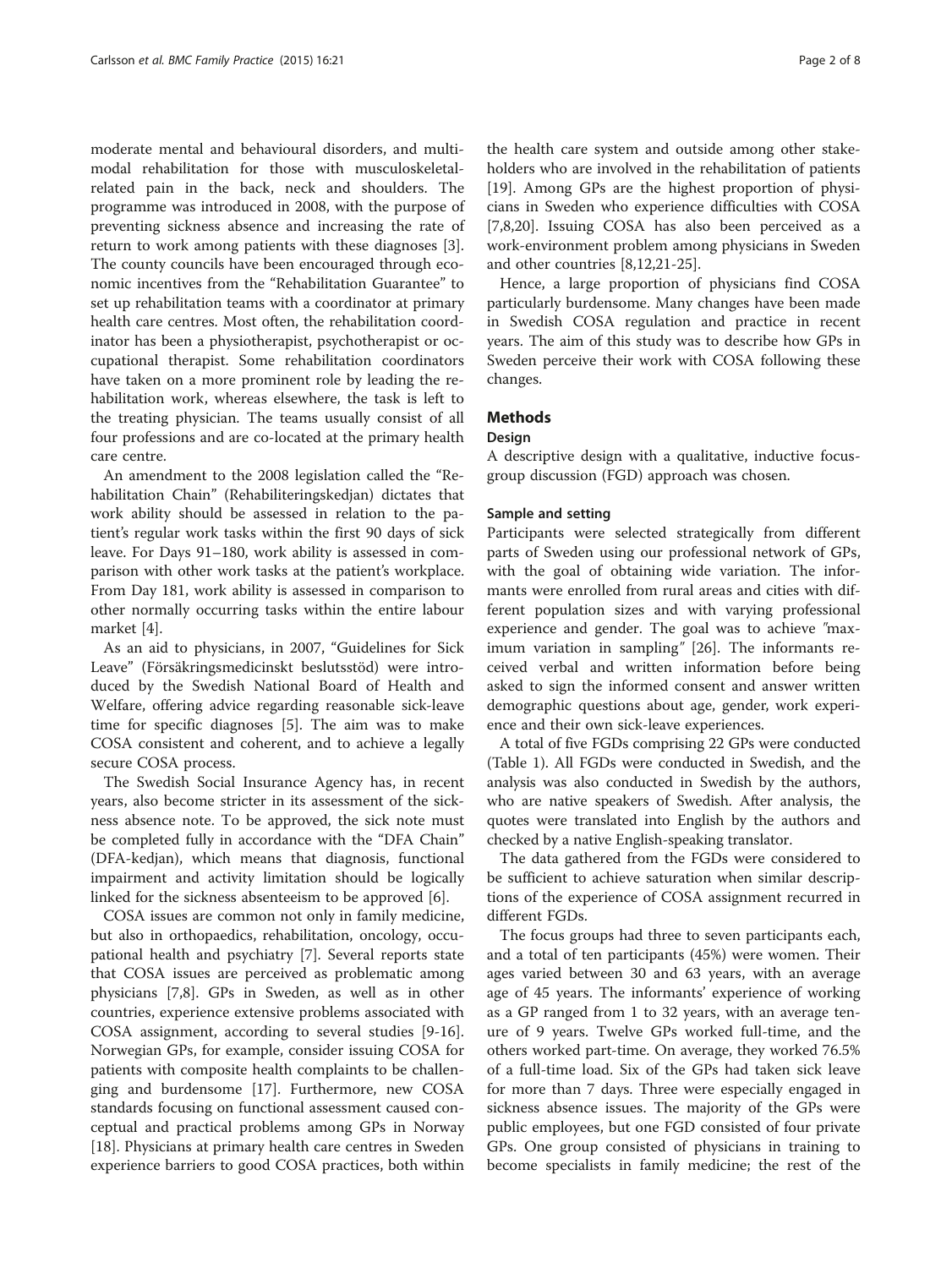| Person         | $- - - - - -$<br>Specialist in family<br>medicine | -<br><b>Working years</b> | <b>Extent of duty</b> | Personal experience of sick<br>leave more than 7 days | Specially engaged in<br>sickness absence issues |
|----------------|---------------------------------------------------|---------------------------|-----------------------|-------------------------------------------------------|-------------------------------------------------|
|                | Yes                                               | 28                        | 70                    | Yes                                                   | $\mathbf{0}$                                    |
| $\overline{2}$ | Yes                                               | $\overline{7}$            | 100                   | $\mathsf{O}\xspace$                                   | $\circ$                                         |
| 3              | 0                                                 |                           | 100                   | $\circ$                                               | $\circ$                                         |
| $\overline{4}$ | Yes                                               | 28                        | 100                   | Yes                                                   | Yes                                             |
| 5              | Yes                                               | 12                        | 80                    | Yes                                                   | $\mathbf 0$                                     |
| 6              | Yes                                               | 1                         | 100                   | $\circ$                                               | $\circ$                                         |
| 7              | $\mathbf 0$                                       |                           | 75                    | 0                                                     | $\mathbf{0}$                                    |
| 8              | Yes                                               | 16                        | 100                   | $\circ$                                               | Yes                                             |
| 9              | Yes                                               | 16                        | 100                   | $\circ$                                               | $\circ$                                         |
| 10             | Yes                                               | 18                        | 100                   | $\circ$                                               | $\circ$                                         |
| 11             | Yes                                               | $\overline{7}$            | 65                    | $\circ$                                               | $\mathbf{0}$                                    |
| 12             | Yes                                               | 32                        | 85                    | $\mathsf{O}\xspace$                                   | $\mathbf{0}$                                    |
| 13             | Yes                                               | 1                         | 100                   | 0                                                     | $\circ$                                         |
| 14             | Yes                                               | $\overline{4}$            | 100                   | $\circ$                                               | Yes                                             |
| 15             | Yes                                               | 6                         | 75                    | $\circ$                                               | $\circ$                                         |
| 16             | 0                                                 | 6                         | 80                    | Yes                                                   | $\circ$                                         |
| 17             | 0                                                 | $\overline{2}$            | 100                   | 0                                                     | $\circ$                                         |
| 18             | 0                                                 | 2                         | 80                    | 0                                                     | $\circ$                                         |
| 19             | $\overline{0}$                                    | $\overline{2}$            | 100                   | $\mathsf{O}\xspace$                                   | $\overline{0}$                                  |
| 20             | $\overline{0}$                                    | $\overline{2}$            | 100                   | Yes                                                   | $\mathbf{0}$                                    |
| 21             | 0                                                 |                           | 80                    | $\circ$                                               | $\circ$                                         |
| 22             | $\overline{0}$                                    | 1                         | 75                    | Yes                                                   | $\circ$                                         |

<span id="page-2-0"></span>Table 1 Participants in the focus group discussions

groups consisted of specialists. The FGDs were conducted at the physicians' workplace. The informants in each FGD knew each other, as they worked in the same location.

#### Data collection

FGDs are an effective way to obtain as wide a spectrum as possible of views on a research question [[27\]](#page-7-0). FGDs are also particularly effective in capturing variation in the opinions of a group [\[28](#page-7-0)]. In FGDs, people are encouraged to talk to one another, ask questions, exchange anecdotes and comment on each other's experiences and points of view [\[29](#page-7-0)]. In an FGD, one can more easily discuss sensitive and taboo topics through group interaction [[27\]](#page-7-0). The goal of an FGD is not to reach consensus or find solutions, but rather, to highlight different views on an issue [\[27](#page-7-0)]. According to Morgan, the FGD is suitable when there are considerable differences between people's perceptions and when you wish to understand the differences [[30\]](#page-7-0). The present FGDs were semi-structured, with open questions. A discussion guide was constructed based on previous studies and clinical experience, to ensure that important areas were covered

(see "Discussion guide"). The informants were encouraged to talk freely about their experiences related to COSA assignment. The FGDs were conducted in late 2011 and 2012. The first author played the role of moderator in the discussions, and the second author was an observer. Each FGD lasted 50–90 minutes. The discussions were recorded with a digital voice recorder and were then transcribed verbatim. The study was approved by the Regional Ethical Review Board at Uppsala University (Dnr 2011/466).

#### Discussion guide

How do you view your work with sick leave? Do you feel it is common for doctor and patient to have different opinions about the need for sick leave? How do you handle this? How was the last sick-listing you remember? Why are you thinking of it? What was your most difficult sickness certification? Why this one in particular? How do you experience assessing work ability?

Could sick leave notes be a health and safety problem?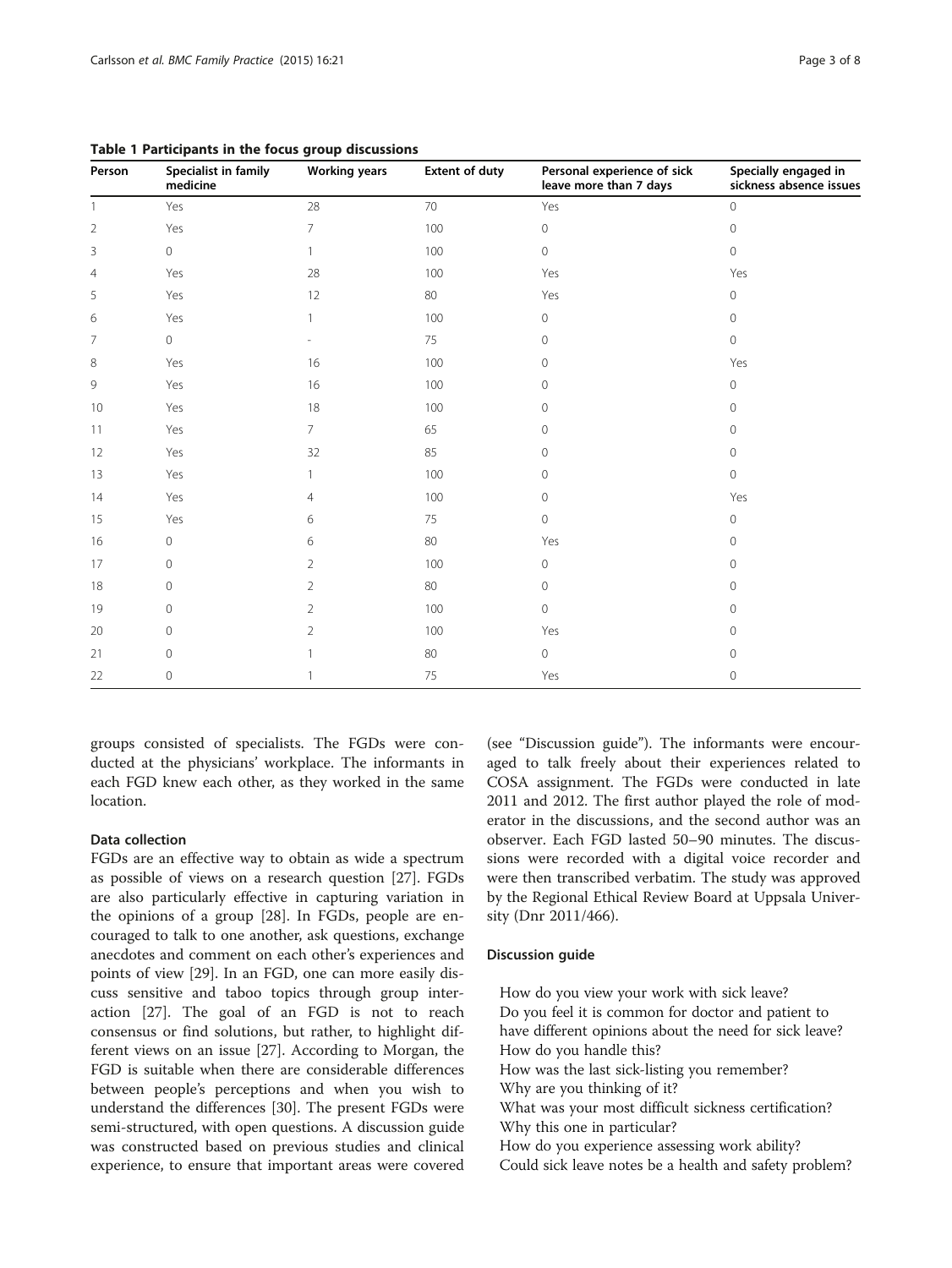How do you believe the sick-listing process been affected by the changes in the social security system?

#### Data analysis

Qualitative analysis was performed using conventional manifest content analysis [\[31,32](#page-7-0)]. As there was a lack of predetermined theory, we used an inductive approach to analyse the data [\[33\]](#page-7-0). In qualitative manifest content analysis, meaning units are classified in subcategories after coding. After continued abstraction and analysis of the subcategories, they are grouped into categories. After listening to the recorded interviews and checking the verbatim transcribed recordings, an initial identification of meaning units was done by the first author. Thereafter, this initial coding was scrutinized and revised by the last author, who is an expert in qualitative methods. The findings were thereafter discussed by the whole group of authors, until consensus was reached. A total of 349 meaning units were identified from the five FGDs. All meaning units were included in the analysis. Further abstraction and content analysis, according to Graneheim and Lundman, including coding, resulted in 23 subcategories that could be grouped into four categories. Analysis was completed by all the authors together (Table 2) [[31\]](#page-7-0).

#### Results

Four categories emerged from the analysis of the FGDs with GPs in Sweden discussing how they perceived COSA assignment. Each category will be discussed in greater detail below.

- 1. Physicians' difficulties in their professional role
- 2. Collaboration with other professionals facilitates the COSA
- 3. Physicians' approach in relation to the patient
- 4. An easier COSA process

## Physicians' difficulties in their professional role

The physicians found it burdensome to have dual roles as the patient's physician and as an official issuing sick

notes to the Social Insurance Agency. These dual roles were not only exhausting to the physicians, but were most likely also confusing for patients: "When you're the treating physician, so to say, you have a role. When you're issuing a sick note as a physician, then that's a completely different role as well… You're the Social Insurance Agency's extended arm or a public authority person, which has nothing to do with the role of treating physician" (FGD C).

The assessment of the impact of the patient's symptoms on work ability was experienced as being difficult. The GPs at the health centres had very little knowledge about the patient's actual situation at the workplace, and had to rely entirely on the patient's description of working conditions: "We should always consider what tasks the patient can or cannot cope with, but really we have no idea what that workplace looks like" (FGD D).

The GPs felt doubts concerning whether sickness absence always helps the patient. There was concern that it could be a way of escaping from workplace problems instead of solving them, thereby paradoxically slowing down clinical recovery. "In a sense, you could say that it's the technical part, the really tricky part, it's to determine whether… whether it's good or bad for the patient to sick-list him" (FGD B).

The GPs reported that the COSA decision was complicated by the physician's empathy for the patient, subjective judgments and uncertainties about working conditions. "Thus, our sympathies, we have…our empathy for the patient…compassion that we have. It's not the same as their being truly eligible for sickness absence" (FGD C).

COSA patients were perceived to be very burdensome compared with other patient categories that one might expect to be more burdensome. "There were people who died, and there was cancer diagnosis, and there was sudden infant death. This was the way it was. But that wasn't what brought you to your knees. Instead, what made me half broken-down occasionally, that was sickleave cases" (FGD E). This could possibly be explained by the aforementioned difficulties with the physicians

| Meaning unit                                                                                                                                                                                                                                                                                                         | Code                                                   | Subcategory                   | Category                                                                 |
|----------------------------------------------------------------------------------------------------------------------------------------------------------------------------------------------------------------------------------------------------------------------------------------------------------------------|--------------------------------------------------------|-------------------------------|--------------------------------------------------------------------------|
| When you're the treating physician, so to say, you have a role. When you're<br>issuing a sick note as a physician then that's a completely different role as well<br>You're the Social Insurance Agency's extended arm or a public authority person,<br>which has nothing to do with the role of treating physician. | Two roles                                              | Dual roles                    | Physicians' difficulties in<br>their professional role                   |
| But there I think we've learned to take more help from other professionals who<br>at our medical centres. So I feel it's improved a lot, that we've begun to<br>understand that we're not the only ones who have to manage this.                                                                                     | Cooperation with Cooperation<br>other<br>professionals |                               | Collaboration with other<br>professionals facilitates the<br><b>COSA</b> |
| But there are actually few really justified sick leaves; you can question a lot of the<br>sick leaves.                                                                                                                                                                                                               | Few justified sick<br>leaves                           | <b>Doubts</b>                 | Physicians' approach in<br>relation to the patient                       |
| The pressures to be placed on sick leave have gotten much lower; today people<br>won't come and demand to be placed on sick leave.                                                                                                                                                                                   | Decreased claim                                        | Less demand<br>for sick leave | An easier COSA process.                                                  |

#### Table 2 Analysis structure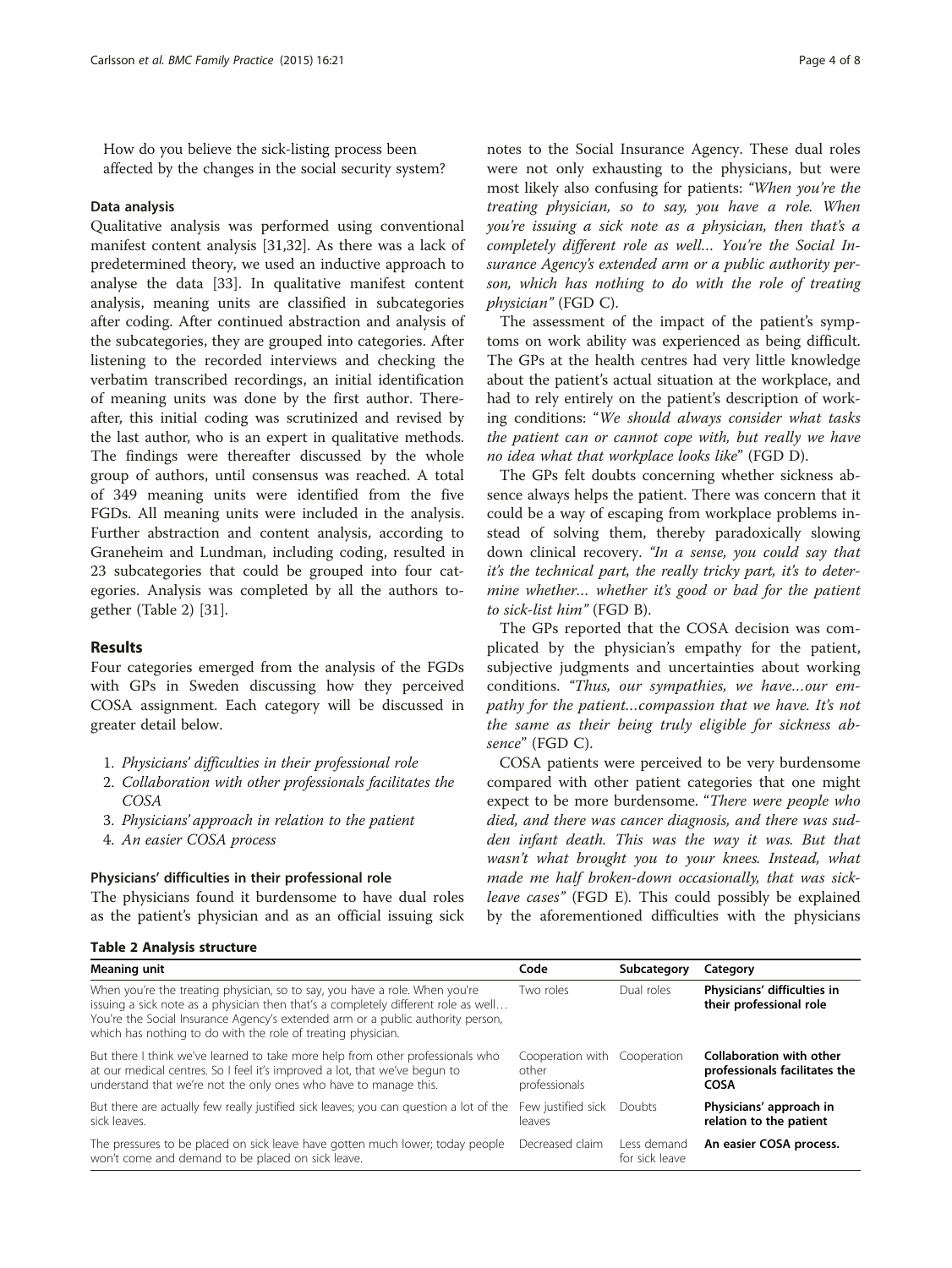being torn by dual roles, their lack of knowledge of the workplace, their uncertainty whether sickness absence would really help the patient, and their empathy for the patient.

## Collaboration with other professionals facilitates the COSA

The physicians said that they perceived collaboration with other professionals as being helpful in the management of COSA patients: "But there I think we've learned to take more help from other professionals at our medical centres. So I feel it's improved a lot, that we've begun to understand that we're not the only ones who have to manage this" (FGD E); "We have very good help at this health centre from the rehabilitation coordinator. Thus, it's a huge asset for patients and a very big relief for us doctors" (FGD E). We interpret this as, the development of cooperation with other professionals like physiotherapists, psychotherapists and occupational therapists at primary health care centres in Sweden has been positive for physicians and patients. The cooperation may have been stimulated by the "Rehabilitation Guarantee".

#### Physicians' approach in relation to the patient

Informants reported, "The willingness to work; we seldom talk about it, but it's statistically normally distributed like most other things" (FGD A) and "But there are actually few really justified sick leaves; you can question a lot of the sick leaves" (FGD C). These perceptions could be interpreted as the physicians experiencing ambivalence or conflicting emotions during patient contact for COSA. Doubts and mistrust sometimes affected how they handled COSA.

Clear frustration also emerged among the informants when handling COSA issues: "Everyone knows. The Social Insurance Agency knows, the Employment Agency knows, everybody knows he'll never work again in his entire life, but it's not because he can't work but because he hasn't intended to do it, and then you can't get…you can't get someone to work if he doesn't want to work" (FGD E).

The physicians reported that patients with problems in rehabilitation and who show slow improvement create feelings of stress: "You feel this stress yourself, when you don't get the patient well enough to start working again quickly enough, you feel…it feels a little bit…yeah, you… that you…like a failure, partly" (FGD D). We interpreted this as feelings of frustration and stress that had a strong negative effect on the experience of sickness absence assignment for physicians at primary health care centres in Sweden.

The informants perceived focussing on patients' problems to be problematic, thereby emphasizing the problems, rather than the patients' strengths to overcome

weaknesses. "Consolidating the weaknesses by highlighting them. The goal should always be to emphasize strengths to overcome the weaknesses" (FGD E). We believe doubts, frustration, perceived stress and uncertainty of how to manage the patient's problem in the best possible way also contributed to physicians' difficulties in their professional role. How physicians communicated with the patients about their views of the problem, and

#### An easier COSA process

The informants stated: "The pressures to be placed on sick leave have gotten much lower; today people won't come and demand to be placed on sick leave" (FGD B). This could be interpreted to mean that, due to decreased claims and reduced expectations for sick leave from patients, the COSA process has become easier.

where the line was drawn, was highly individual.

The informants stated that: "No, it's the case that you can blame the Social Insurance Agency; I'm not the one who says you have to work  $-$  it's the rules that say that" (FGD A). This could be interpreted to mean that physicians sometimes deferred the responsibility and decisions to the Swedish Social Insurance Agency. Formally, the Swedish Social Insurance Agency also previously decided whether sick leave would be approved or not. With the new rules, their responsibility in this role became evident. The "Guidelines for Sick Leave", issued in 2007, offer advice regarding reasonable sick leave time for specific diagnoses. The "Rehabilitation Chain" from 2008 stipulates time limits for which work tasks working capacity should be assessed against.

The informants stated: "But those new rules are an advantage, I think; because previously, it was just that the patient could come and put pressure on me – 'Now you have to put me on the sick list' and I had, like, no choice. Now it's like this, I can say we can try, that I'll gladly issue a sick note but we'll leave the assessment to someone else" (FGD E). This could be interpreted to mean that physicians perceived the new rules to be beneficial to their experience of COSA assignment. We also think collaboration with other professionals is a major contribution to a less burdensome COSA process for physicians in Swedish primary health care centres (Figure [1](#page-5-0)).

#### **Discussion**

The most striking finding is that Swedish GPs still perceived COSA assignment to be a burdensome task. System changes that occurred in recent years aimed to improve and accelerate the rehabilitation of patients on sick leave and also facilitated work with COSA for physicians. Cooperation with other professionals on COSA cases was perceived positively by physicians at primary health care centres in Sweden.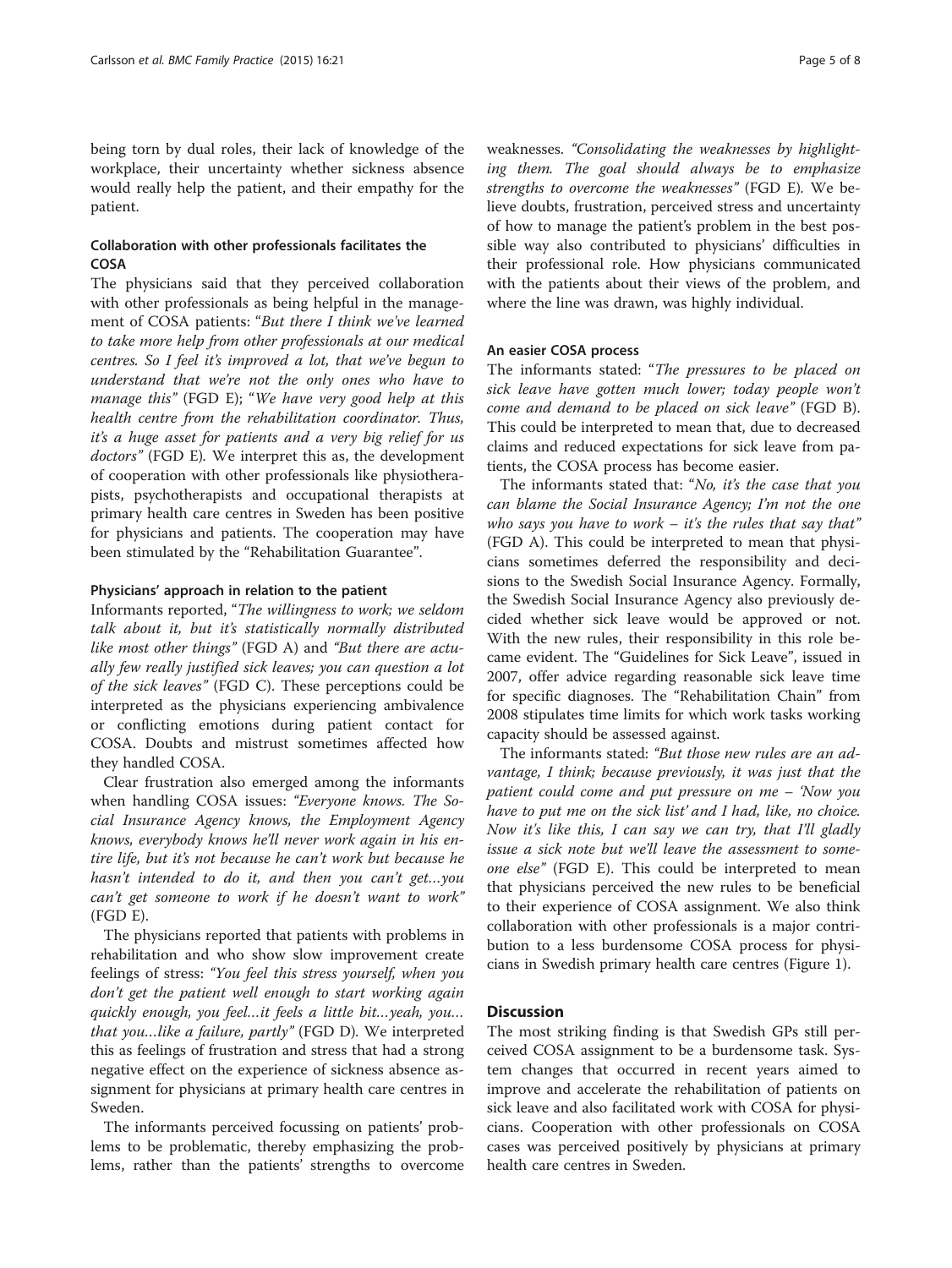<span id="page-5-0"></span>![](_page_5_Figure_2.jpeg)

These findings confirm previous studies' findings that COSA may be difficult and burdensome for GPs [[7,8,10-14,20](#page-6-0)]. Sometimes, COSA may also be perceived as a work-environment problem by GPs [[8,12,21](#page-6-0)[-24](#page-7-0)]. Additionally, persons on long-term sickness absence experienced the process of being on sick leave as very negative [\[34](#page-7-0)].

In this study, the problems with COSA could be attributed to GPs' difficulties in their professional role and their approach in relating to the patient. However, the study also provides a somewhat different picture – that since the recent years' reforms in Sweden, COSA assignment has actually become less burdensome. This is because patients are generally more aware now that they do not have a right to be on sick leave, but also because GPs are now more likely to cooperate with other professionals in handling COSA cases.

Sometimes, the physician also defers responsibility to the Swedish Social Insurance Agency by emphasizing that it is actually the Agency that determines sick-leave approval based on what is stated on the sick note.

Results with similar findings, namely, that COSA assignment has actually become less burdensome, have

also emerged in quantitative studies [\[7\]](#page-6-0). General attitudes to sickness absence, labour market, social factors and cooperation with other stakeholders outside health care are examples of factors outside the health care system that may affect the GPs' perception of COSA as a problematic area [\[19](#page-6-0)].

The "Rehabilitation Guarantee" is an initiative that aims to improve rehabilitation during sickness absence through collaboration between other professionals, like physiotherapists, psychotherapists and occupational therapists. Patients report experiencing positive effects at the symptom level, thanks to this multidisciplinary intervention [[35](#page-7-0)]. Also, GPs appreciate the cooperation with other professionals in sick absence issues. In contrast, however, the number of granted sick leave days is increasing [[35](#page-7-0)].

Today, multidisciplinary cooperation in sickness absence issues is common in Swedish primary health care between physicians, physiotherapists, psychotherapists and occupational therapists. Cooperation is encouraged by medical recommendations from SBU (Swedish Council on Health Technology Assessment) and financial incentives from the "Rehabilitation Guarantee". Studies are underway to examine whether nurses may also play a larger role in providing care for patients on sick leave.

How GPs in Sweden perceive their COSA work may also be affected by other factors. Education may be a way to facilitate the handling of COSA for GPs. In two surveys of physicians in Sweden, a high proportion (up to 91%) expressed a need to develop their knowledge in insurance medicine [[7,](#page-6-0)[36\]](#page-7-0). The "Sick Leave Billion", which aims to provide Sweden's 21 county councils with financial incentives to continue their efforts to enhance the quality and efficiency of the COSA process, includes education for physicians [[2\]](#page-6-0). Balint group discussions may build better doctor–patient relationships and foster greater work-related satisfaction for GPs, which in turn may facilitate COSA assignments [[37\]](#page-7-0). The Swedish Social Insurance Agency administers annual surveys of the percentage of approved medical certificates, in accordance with specific criteria, which affects the county councils' compensation from the "Sick Leave Billion" [[2\]](#page-6-0).

As the current study is small-scale and qualitative, the findings cannot be generalized. Transferability was pursued by including GPs from private and public health care; geographic spread including smaller towns and bigger cities in Sweden. Variations in age, gender and professional experience reflected the demographics of GPs at other primary health care centres in Sweden. Similar perceptions of COSA assignment emerged from the various FGDs. These similarities provides transferability and dependability We pursued confirmability using open questions during the FGDs and encouraged informants to talk freely about their experiences of COSA assignment. This gives credibility to the results and enhances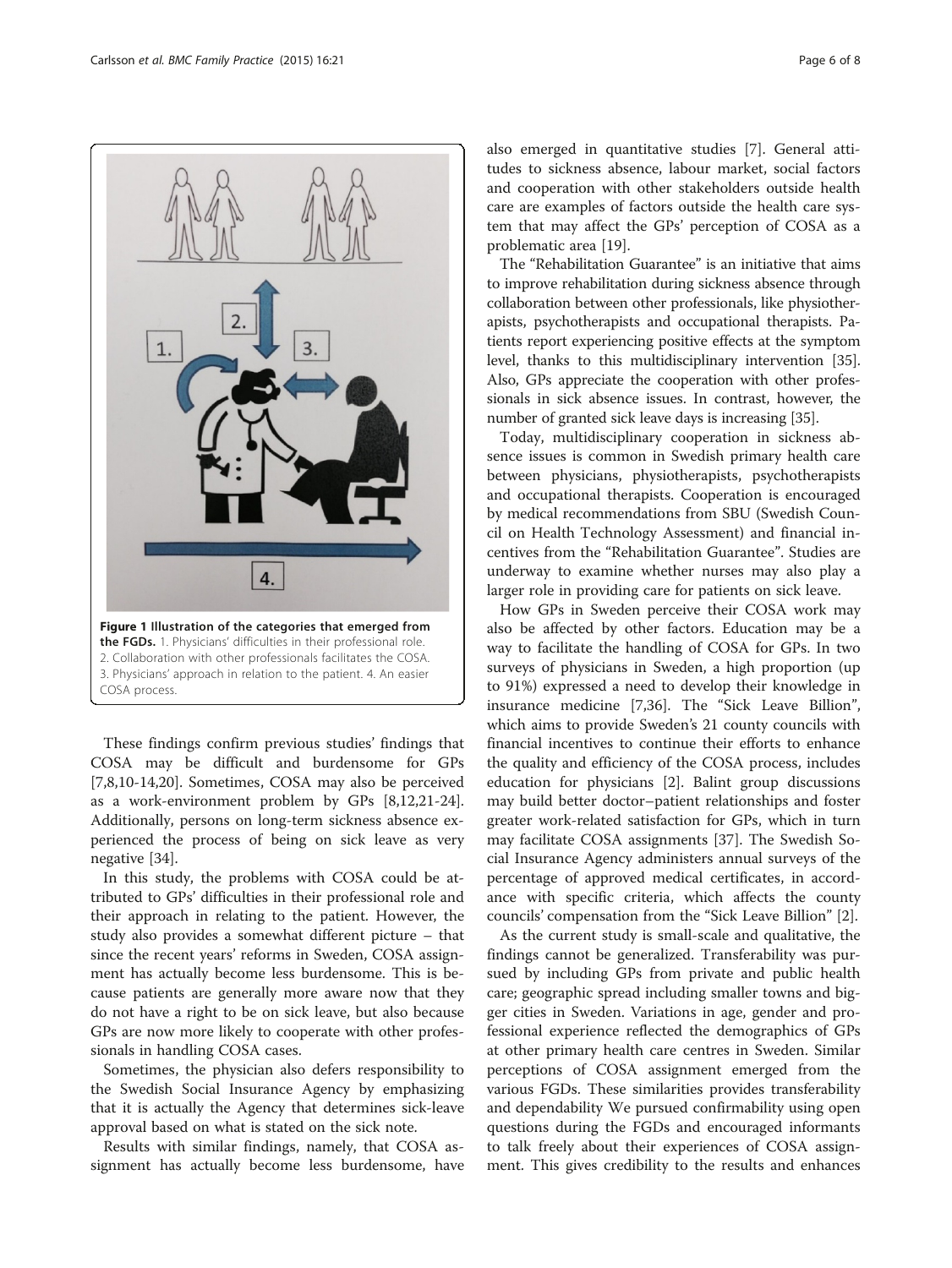<span id="page-6-0"></span>trustworthiness of this study, according to Lincoln and Guba [[38\]](#page-7-0). Because social security systems differ between countries, transferability may be reduced, although physicians and patients are comparable between countries. The strengths of this study are the rich material collected from the FGDs and the use of researcher triangulation with different competencies, i.e., two clinically active GPs and two nurses with considerable experience working in health care centres, as well as in qualitative research. The experiences and expertise of the researchers provide both emic (insider approach) and etic (a more neutraloutsider approach) perspectives on COSA practice.

Currently, there is a lack of studies on how cooperation between physicians and other professionals can best improve rehabilitation for patients, as well as working conditions for physicians and other professionals.

#### Conclusions

Swedish GPs still perceive COSA assignment to be a burdensome task. System changes in recent years have, however, facilitated their work with COSA. Cooperation with other professionals on COSA patients was perceived positively by GPs.

With the aim of offering the patient the best possible help, utilizing different professionals and health care resources most effectively and promoting a better work environment, there is a need for future studies to explore which patients benefit most from an intervention, at what point during the sick-leave period the intervention should be initiated, and what content the intervention should have.

#### Abbreviations

COSA: Certification of sickness absence; GP: General practitioner; FGD: Focusgroup discussion.

#### Competing interests

The authors declare that they have no competing interests.

#### Authors' contributions

LC, LL, TW and IH participated in the design of the study. LC and LL performed the interviews. LC, LL, TW and IH critically revised the analysis and the manuscript. LC, LL, TW and IH read and approved the final manuscript.

#### Acknowledgements

We are indebted to the participating GPs who shared their time and experiences with us. We also wish to express our sincere gratitude to Dorte Kjeldmand, MD, PhD and Lars Jerdén, MD, PhD for their assistance in organizing some of the FGDs.

This study was supported by grants from CKF (Centre for Clinical Research) Landstinget Dalarna (Dalarna County Council).

#### Author details

<sup>1</sup>Department of Public Health and Caring Sciences, Family Medicine and Preventive Medicine Section, Uppsala University, Box 564, 75122 Uppsala, Sweden. <sup>2</sup>Centre for Clinical Research Dalarna, Uppsala University, Falun, Sweden. <sup>3</sup>Centre for Clinical Research Sörmland, Uppsala University, Eskilstuna, Sweden. <sup>4</sup>School of Health, Care and Social Welfare, Mälardalen University, Västerås, Sweden. <sup>5</sup>Department of Public Health and Caring Sciences, Health Services Research Section, Uppsala University, Uppsala, Sweden.

#### References

- 1. Försäkringskassan (The Swedish Social Insurance Agency), Månadsuppföljningen av sjukförsäkringen 1994–2013 (Month follow-up of health insurance 1994–2013). 2013. Available from: [http://www.fk.se.](http://www.fk.se)
- 2. SKL (Swedish Association of Local Authoritis and Regions). Sjukskrivningsmiljarden (The Sick leave billion) 2012. Available from: [http://www.skl.se.](http://www.skl.se)
- 3. SKL (Swedish Association of Local Authoritis and Regions) Rehabiliteringsgarantin. (Rehabilitation guarantee) Sveriges Kommuner och Landsting, 2009. Available from:<http://www.skl.se>.
- 4. Försäkringskassan (The Swedish Social Insurance Agency) Rehabiliteringskedjan (The rehabilitation chain). 2008. Available from:<http://www.fk.se>.
- 5. Socialstyrelsen (National Board of Health and Welfare) Försäkringsmedicinskt beslutsstöd (Guidelines for sick leave). 2009. Available from: [http://www.](http://www.socialstyrelsen.se/riktlinjer/forsakringsmedicinsktbeslutsstod) [socialstyrelsen.se/riktlinjer/forsakringsmedicinsktbeslutsstod.](http://www.socialstyrelsen.se/riktlinjer/forsakringsmedicinsktbeslutsstod)
- 6. Försäkringskassan (The Swedish Social Insurance Agency) DFA-kedjan (DFA Chain). 2012. Available from:<http://www.fk.se>.
- 7. Alexanderson K, Arrelöv B, Bränström R, Gustavsson C, Hinas E, Kjeldgård L, et al. Läkares erfarenheter av arbete med sjukskrivning (Doctors experience of working with sick leave). 2013. In Swedish. Available from: [http://ki.se/](http://ki.se/sites/default/files/huvudrapport_reviderad_16okt.pdf) [sites/default/files/huvudrapport\\_reviderad\\_16okt.pdf](http://ki.se/sites/default/files/huvudrapport_reviderad_16okt.pdf).
- 8. Arrelov B, Alexanderson K, Hagberg J, Lofgren A, Nilsson G, Ponzer S. Dealing with sickness certification - a survey of problems and strategies among general practitioners and orthopaedic surgeons. BMC Public Health. 2007;7:273.
- 9. Englund L. Sick-listing attitudes and doctors' practice: With special emphasis on sick-listing practice in primary health care. PhD thesis. Uppsala University, Family Medicin; 2000.
- 10. SBU (The Swedish Council on Technology Assessment in Health Care) Sjukskrivningar - orsaker, konsekvenser, och praxis. En systematisk litteraturöversikt. (Sickness absence - causes, consequences and physicians'sickness certification practice. A systematic review). 2003. Available from: [http://www.sbu.se/upload/](http://www.sbu.se/upload/Publikationer/Content0/1/sjukskrivning/sjukskrivninghelarap.pdf) [Publikationer/Content0/1/sjukskrivning/sjukskrivninghelarap.pdf](http://www.sbu.se/upload/Publikationer/Content0/1/sjukskrivning/sjukskrivninghelarap.pdf).
- 11. Marklund S, Bjurvald M, Hogstedt C, Palmer E, Theorell T. Den höga sjukfrånvaron; problem och lösningar. (The high sickness absence, problems and solutions). In Swedish. Arbetslivsinstitutet; 2005.
- 12. Ljungquist T, Arrelov B, Lindholm C, Wilteus AL, Nilsson GH, Alexanderson K. Physicians who experience sickness certification as a work environmental problem: where do they work and what specific problems do they have? A nationwide survey in Sweden. BMJ Open. 2012;2(2):e000704.
- 13. SOU rapport 2010:107. Läkares sjukskrivningspraxis En systematisk litteraturöversikt SOU 2010:107 (Doctors's sick leave practices - a systematic review SOU 2010:107). In Swedish 2010.
- 14. Wynne-Jones G, Mallen CD, Main CJ, Dunn KM. What do GPs feel about sickness certification? A systematic search and narrative review. Scand J Prim Health Care. 2010;28(2):67–75.
- 15. Engblom M, Nilsson G, Arrelov B, Lofgren A, Skaner Y, Lindholm C, et al. Frequency and severity of problems that general practitioners experience regarding sickness certification. Scand J Prim Health Care. 2011;29(4):227–33.
- 16. Money A, Hussey L, Thorley K, Turner S, Agius R. Work-related sickness absence negotiations: GPs' qualitative perspectives. Br J Gen Pract J R Coll Gen Pract. 2010;60(579):721–8.
- 17. Nilsen S, Werner EL, Maeland S, Eriksen HR, Magnussen LH. Considerations made by the general practitioner when dealing with sick-listing of patients suffering from subjective and composite health complaints. Scand J Prim Health Care. 2010;29(1):7–12.
- 18. Krohne K, Brage S. New rules meet established sickness certification practice: a focus-group study on the introduction of functional assessments in Norwegian primary care. Scand J Prim Health Care. 2007;25(3):172–7.
- 19. Swartling MS, Alexanderson KA, Wahlstrom RA. Barriers to good sickness certification – an interview study with Swedish general practitioners. Scand J Public Health. 2008;36(4):408–14.
- 20. Lindholm C, Arrelov B, Nilsson G, Lofgren A, Hinas E, Skaner Y, et al. Sickness-certification practice in different clinical settings; a survey of all physicians in a country. BMC Public Health. 2010;10:752.
- 21. Lofgren A, Hagberg J, Arrelov B, Ponzer S, Alexanderson K. Frequency and nature of problems associated with sickness certification tasks: a cross-sectional